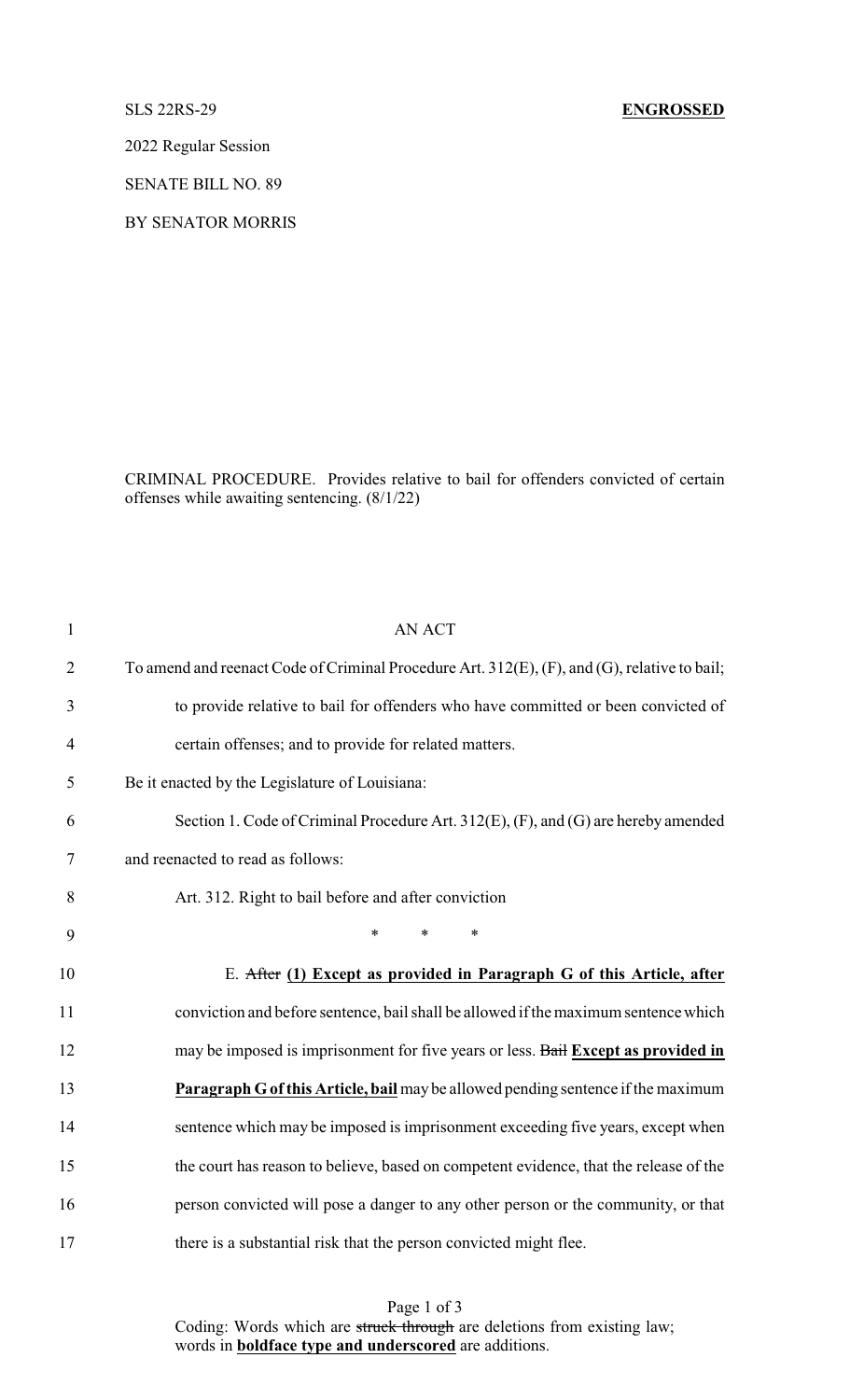| 1              | F. After Except as provided in Paragraph G of this Article, after sentence              |
|----------------|-----------------------------------------------------------------------------------------|
| $\overline{2}$ | and until final judgment, bail shall be allowed if a sentence of five years or less is  |
| 3              | actually imposed. Bail Except as provided in Paragraph G of this Article, bail          |
| 4              | may be allowed after sentence and until final judgment if the sentence actually         |
| 5              | imposed exceeds imprisonment for five years, except when the court has reason to        |
| 6              | believe, based on competent evidence, that the release of the person convicted will     |
| 7              | pose a danger to any other person or the community, or that there is a substantial risk |
| 8              | that the person convicted might flee.                                                   |
| 9              | G.(1) After conviction of a capital offense, a defendant shall not be allowed           |
| 10             | bail.                                                                                   |
| 11             | $(2)(a)$ After conviction of any crime punishable by imprisonment for twenty-           |
| 12             | five years or more that is both a sex offense and a crime of violence, there shall be   |
| 13             | a rebuttable presumption that the release of the person convicted will pose a danger    |
| 14             | to another person or the community and that there is a substantial risk that the person |
| 15             | convicted might flee.                                                                   |
| 16             | (b) For purposes of this Paragraph:                                                     |
| 17             | (i) "Crime of violence" means any offense defined or enumerated as a crime              |
| 18             | of violence in R.S. $14:2(B)$ .                                                         |
| 19             | (ii) "Sex offense" means any offense that requires registration and                     |
| 20             | notification pursuant to R.S. 15:540 et seq.                                            |
| 21             | Notwithstanding any other provision of law to the contrary, after                       |
| 22             | conviction of any of the following offenses, a defendant shall not be allowed bail:     |
| 23             | (1) Any offense punishable by death or life imprisonment.                               |
| 24             | $(2)$ Any offense that is both a crime of violence as defined in R.S. 14:2 $(B)$        |
| 25             | and a sex offense as defined in R.S. 15:541.                                            |
| 26             | (3) Any offense that is a felony committed upon a family member,                        |
| 27             | household member, or dating partner, as those terms are defined by R.S.                 |
| 28             | 46:2132, for which the defendant is in whole or in part not eligible for                |
| 29             | probation.                                                                              |

Page 2 of 3 Coding: Words which are struck through are deletions from existing law; words in **boldface type and underscored** are additions.